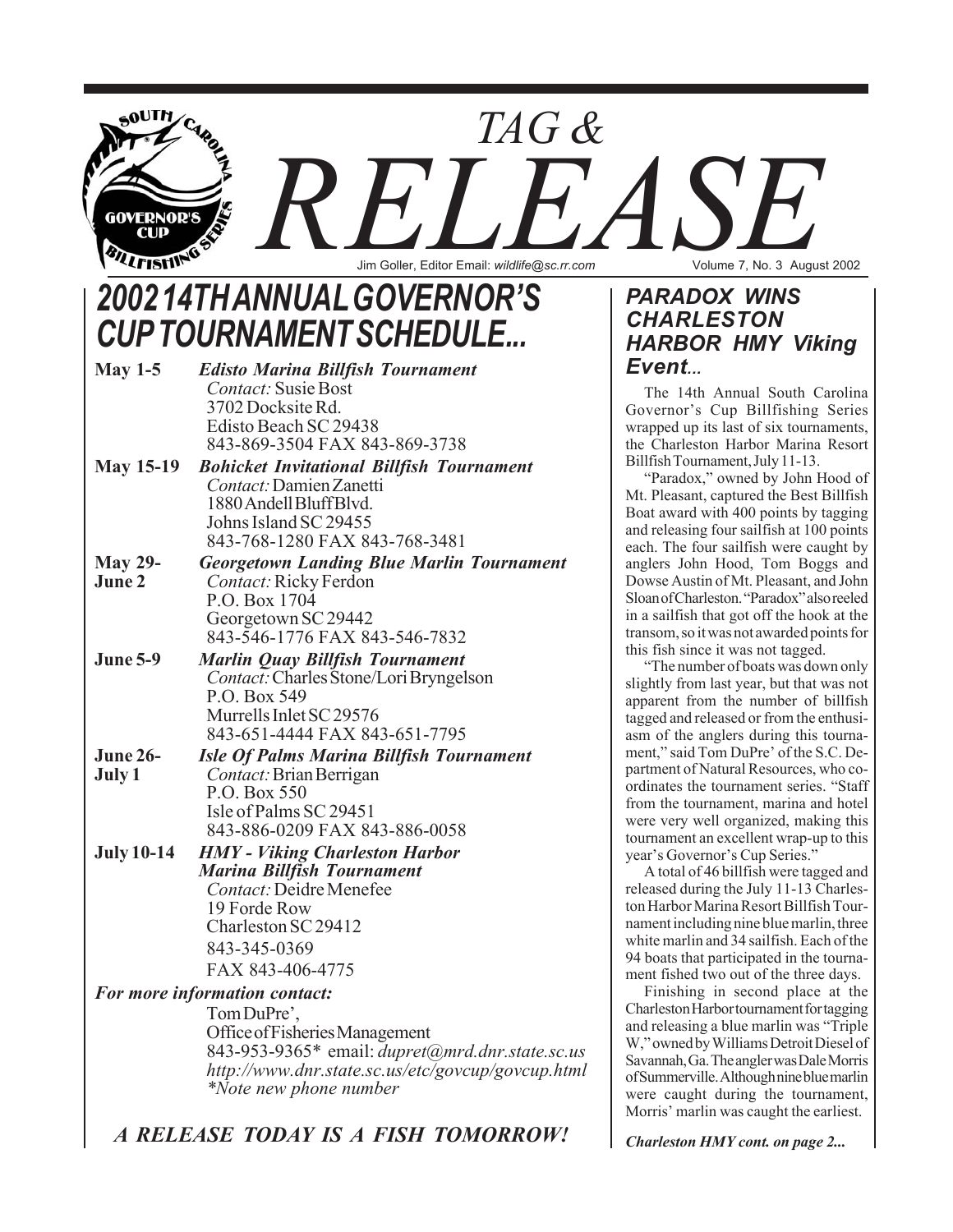#### *Continued from page 1...*

"Second Love III," owned by Ross Swygert of Johns Island, came in third in the tournament when three sailfish were tagged and released, at 100 points each. The anglers who caught the sailfish were Paul A. Speights Jr. of Charleston, who tagged two of the sailfish, and Jay McCormack of Mt. Pleasant.

A 62.7-pound wahoo caught aboard "Double G," owned by George Pisula of New Smyrna Beach, Fla. and chartered by Team Wachovia, earned angler Tom Clymer of Charleston the Biggest Wahoo Award. Biggest Tuna went to Dowse Austin of Mt. Pleasant, for a 91.1-pound yellowfin tuna aboard "Paradox," owned by John Hood of Mt. Pleasant.

Keith Farone of Wilmington, N.C., captured the Biggest Dolphin at 43.9 pounds aboard "Rampage 45," owned by KCS International of Charleston.

Outstanding Female Angler was Keegan Kennedy of Hollywood for a tagged and released blue marlin aboard "Sea Trace," owned by A.J. Kennedy, also of Hollywood. The Outstanding Youth Angler Award went to Rob Johnson of Charleston who caught a 22.3-pound yellowfin tuna. Johnson hooked the fish aboard "Petrel," owned by Harry L. Johnson Jr. of Charleston.

 The next Carolinas Shootout, which has not yet been scheduled, will be held in North Carolina this fall.

Jennie R. Davis

### *UPDATE ON DOLPHIN TAGGING PROJECT...*

The Governor's Cup is a primary sponsor of the South Carolina Dolphin Tagging Research Project now well underway.

Recoveries of five dolphin tags have been received. A dolphin tagged by charter Captain Scott Goodwin 20nm SE of Cape Canaveral was recaptured 18 days later 50nm east of Jeckyl Island, GA by E. L. Thompson. A fish tagged May 17 by James Moore 65nm SE of Charleston, SC was recovered June 21 by Margaret Suppler 55 miles NE of Oregon Inlet, NC while fishing aboard the charter vessel "Propagator." Cape Canaveral anglers



*T-shirt/program art courtesy of Chris Sommer © 2002 Chris Sommer*

have recovered two tags, one released off Sebastian Inlet and one from Jupiter Inlet. Two tagged dolphin have been reported captured by anglers out of Swansboro and Beaufort, NC. No information has been received on either.

With recent donations from the Charlotte Offshore Sportfishing Club and the Georgia Governor's Cup Billfishing Series, sportfishing clubs and organizations from Florida to North Carolina have joined in providing financial support to the study.

More than 300 anglers from Key West to New York have volunteered to assist in tagging dolphin. Over 95 percent of these anglers own their own boats. Florida leads the field with 174 volunteers followed by South Carolina with 112. Interest in the program is growing in North Carolina with 26 vessels signed up to tag. A high level of tagging in NC is considered important to the study and hopefully more anglers will soon step forward. New Jersey and New York are represented by a single individual each.

More than 90 anglers have tagged dolphin. Twenty-one anglers and four boat captains have earned the right to wear the S.C. Dolphin Tagging Study tshirt. Anglers tagging five or more fish have qualified for shirts while five others earned shirts by recovering a tagged fish. Additionally, four captains have earned tshirts by having ten or more fish tagged by anglers

aboard their boats.

Recently information surfaced that some anglers were tagging dolphin while the fish was in the water or dangling from the hook. This is not a good practice.

Attempting to implant the nylon dart tag into a fish not under control could result in poor tag placement. Proper tag insertion into the fish's back muscle is critical. It's also critical that we receive precise data on each fish to maximize the value of each recapture. Lat/Lon or LORAN TDs for positioning along with water temperature, depth and a measured fork length for the fish help immeasurably.

For these reasons, we've created a web site with forms for signup plus reporting convenience and accuracy as well as an online "home" for the project. The site tells about the project's concepts, a little on dolphin life history, a how-to on tagging, rewards and sponsors page, and soon-to-come pages devoted to catch techniques and a dynamic map of the U.S. east and Carribean island coasts that ultimately will show where each fish recovered was originally tagged.

Visit dolphintagging.homestead.com to view the site. While there, take the time to sign up to tag...we can use your help!

> *Don Hammond Dolphin Tagging Study, SCDNR P.O. Box 12559 Charleston, SC 29422 Telephone: (843) 953-9847 hammondd@mrd.dnr.state.sc.us*

#### *NEW PHONE NUMBERS...*

*Wayne Waltz* - S.C. Governor's Cup 843-953-9389 *Tom DuPre'* - S.C. Governor's Cup 843-953-9365 Fax 843-953-9362 *Robert Wiggers* - Tagging Program 843-953-9363

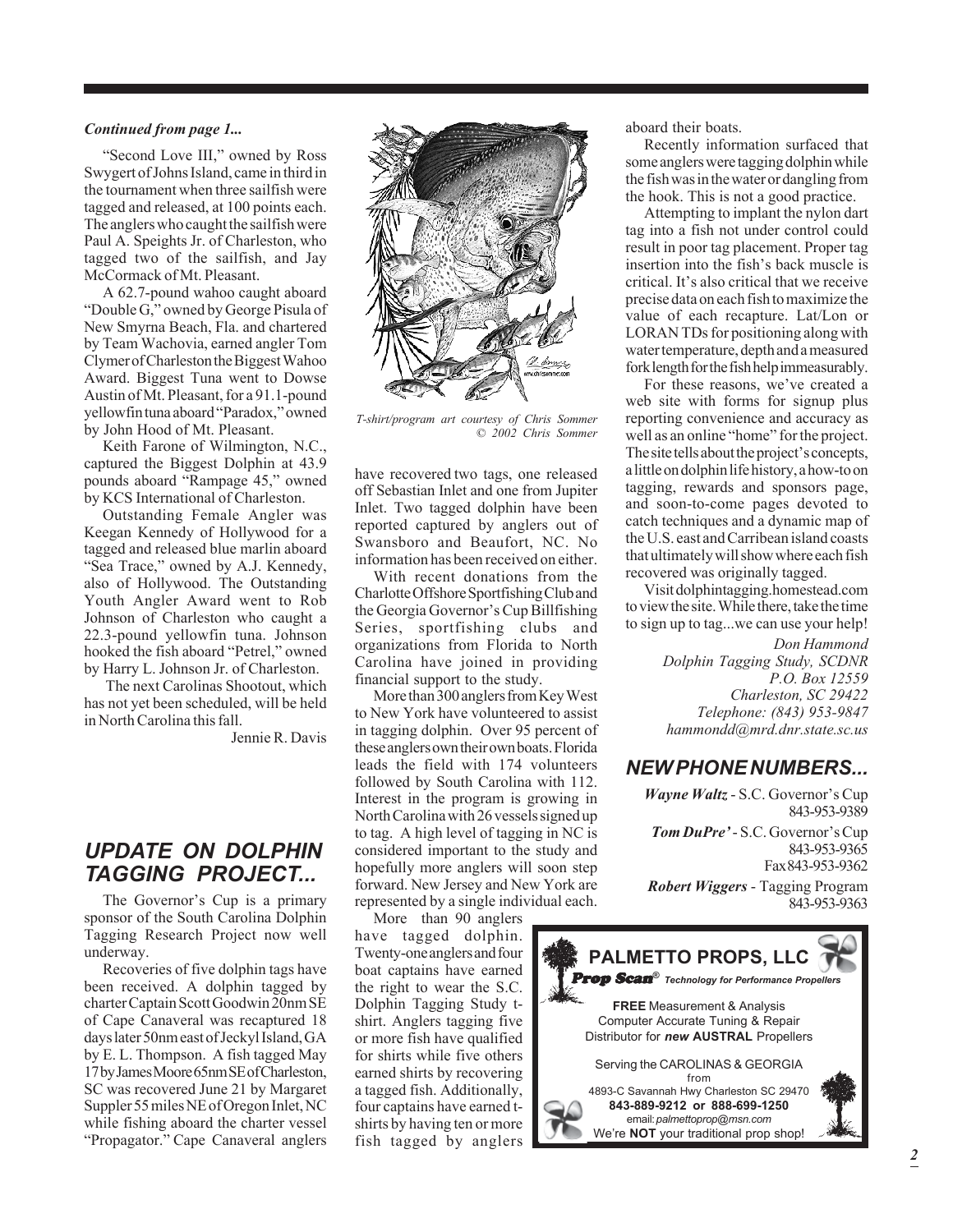## *2002 SC GOVERNOR'S CUP BILLFISHING SERIES LEADER BOARD*

| <b>TOP TEN BOATS</b>    | <b>TOTA</b> |
|-------------------------|-------------|
| <i>MAJOR MOTION</i>     | 1100        |
| <b>COMPROMISEIV</b>     | 800         |
| <b>GRAND SLAM</b>       | 700         |
| <i>RISKY BUSINESS</i>   | 625         |
| <i><b>OVERSPRAY</b></i> | 561         |
| <i>JUNCANEWT</i>        | 550         |
| <i>HOUDINI</i>          | 550         |
| <i>ROOKIEIV</i>         | 525         |
| <b>MISTRESS</b>         | 500         |
| <i>BIGKAHUNA</i>        | 500         |

#### **TOP BOAT**

| POINTS: | 1100                            |
|---------|---------------------------------|
| BOAT:   | <b>MAJOR MOTION</b>             |
| OWNER:  | <b>BUCK MORRIS</b>              |
|         | <b>CAPTAIN: WESLEY MORRISJR</b> |

#### **LARGEST BILLFISH**

| WEIGHT: | 361.2                   |
|---------|-------------------------|
| BOAT:   | <i><b>OVERSPRAY</b></i> |
| OWNER:  | <b>FOSTER MCKISSICK</b> |

#### **BILLFISH CONSERVATIONIST**

POINTS: 1000 BOAT: *MAJOR MOTION* OWNER: BUCK MORRIS

#### **BLUE WATER CONSERVATION**

POINTS: 950 BOAT: *PETREL IV* OWNER: HARRY JOHNSON

#### **LADY ANGLER**

| <b>BLUE MARLIN T&amp;R</b> |
|----------------------------|
| <i>MAJOR MOTION</i>        |
| <b>HOPEHANCKEL</b>         |
| <b>BUCK MORRIS</b>         |
|                            |

| <b>TOTAL</b> | <b>YOUTH ANGLER</b>  |                            |
|--------------|----------------------|----------------------------|
| 1100         | FISH:                | <b>BLUE MARLIN T&amp;R</b> |
| 800          | BOAT:                | <b>JUNCANEWT</b>           |
| 700          | <b>ANGLER:</b>       | NEWT CAGLE, 13             |
| 625          | <b>OWNER:</b>        | <b>JOHN CAGLE</b>          |
| 561.2        | <b>LARGEST WAHOO</b> |                            |
| 550          | WEIGHT: $109.2$ lbs. |                            |

| WEIGHT: | $109.2$ lbs.      |
|---------|-------------------|
| BOAT:   | <i>RAINMAKER</i>  |
| ANGLER: | <b>CHRIS BECH</b> |
| OWNER:  | RODNEY PROX       |

#### **LARGEST TUNA**

| WEIGHT: | $104.4$ lbs.     |
|---------|------------------|
| BOAT:   | GRAND SLAM       |
| ANGLER: | ZAN EDENS        |
| OWNER:  | <b>TOM EDENS</b> |

#### **LARGEST DOLPHIN**

| $61.4$ lbs.         |
|---------------------|
| <b>POINT RUNNER</b> |
| <b>GREGLEE</b>      |
| <b>DALE PROX</b>    |
|                     |

### *SPONSORS CORNER...*

There are many other aspects of propellersthan just pitch, diameter and cup. A good first step toward better performance for your boat is to have your propellers analyzed.

Before computer technology, the mean pitch was the major criterion used in propeller manufacturing and repair. With the advent of computerized scanning, we can more accurately detect inaccuracies in pitch. But, perhaps more importantly, we can also measure section shape and fact camber in the blades, sometimes more important than mean pitch.

> Normally, section shape is a

straight line at a given pitch. It will often have inconsistencies that appear as "humps and bumps" in the computer scanned line graphs or a continuous rise or fall in pitch. A repair

back to a straight line can aid performance.

Camber is a progression of pitch from leading edge to trailing edge of the blade. Adjusting camber can decrease slippage and, again, increase performance.

Pitch, fact camber and section shape are undetectable to the eye but very important to function. By "seeing" these through the computer, we can modify prop design and remove inaccuracies, thus eliminating vibration and increasing performance.

Often, just through prop analysis, a trained technician can accurately tell you about how your boat performs, identifying RPM differences between motors, vibrations and whether an engine is likely to be smoking. After prop analysis, speed and RPM data from the boat is incorporated and a determination made on how to improve boat performance.

For more information or for a free analysis of your propellers, call Nelson or Suzi DuRant at Palmetto Props, 843-889-9212.







*3*